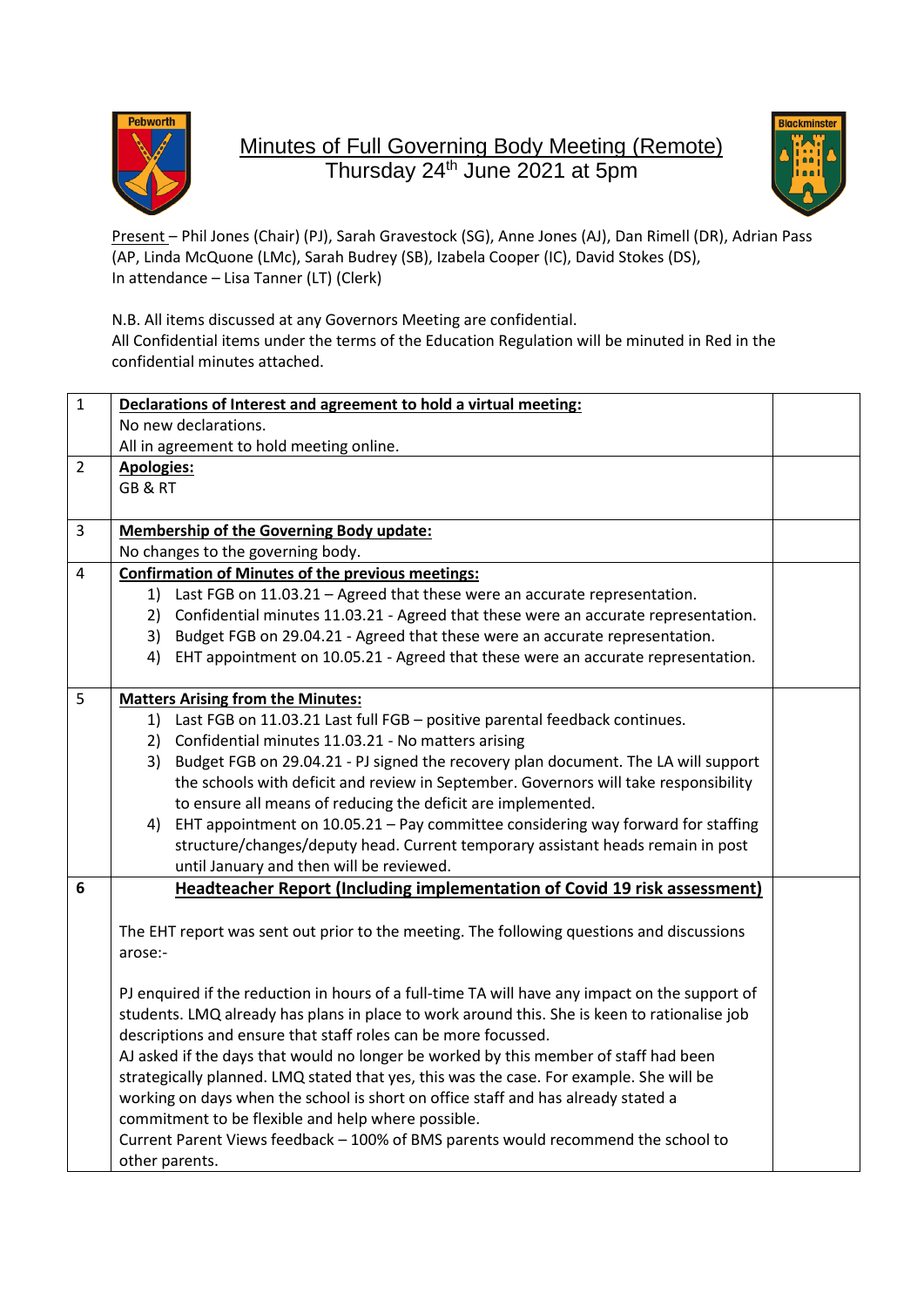|                         | PJ asked how the parental attendance at online parent's evenings compared to previous         |            |
|-------------------------|-----------------------------------------------------------------------------------------------|------------|
|                         | years 'face-to-face' ones. LMQ said that it had been lower but that BMS plan to try it again  |            |
|                         | next year with more notice and support given to parents. Staff had found it a very positive   |            |
|                         | experience as it was more efficient. AJ asked if other means of communication had been        |            |
|                         | offered too - LMQ replied that yes, phonecalls, emails etc were all available. DS agreed that |            |
|                         | as a parent, he'd found the online meetings very good.                                        |            |
|                         | PJ raised the subject of student attendance figures, querying how this year's compared with   |            |
|                         | previous (pre-covid). LMQ confirmed that current attendance is about the same, possibly       |            |
|                         | slightly better than previously. The persistent absence figures have shown positive           |            |
|                         | improvement which is pleasing. DS asked if families are chased up for persistent absence,     |            |
|                         | LMQ described the schools' relationship with a new EWO who is very helpful.                   |            |
|                         | From the previous minutes, PJ asked if the trend of less behavioural issues than expected     |            |
|                         | upon returning after lockdown had continued. LMQ described that there are less minor          |            |
|                         | behavioural issues than expected but perhaps more larger issues than anticipated which, in    |            |
|                         |                                                                                               |            |
|                         | turn has led to a higher exclusion figure but within that figure there are a minority of      |            |
|                         | children causing more of the issues.                                                          |            |
|                         | DS asked if there are national strategies to help with the newly vulnerable to which PJ       |            |
|                         | replied about an announcement recently regarding some money towards mental health, it         |            |
|                         | works out to be a very tiny amount. LMQ explained how BMS have spent some of the covid        |            |
|                         | catch-up funding on a counsellor who comes into school one morning per week. The uptake       |            |
|                         | from children has been greater than expected and she has made a big difference so far.        |            |
|                         | SB described PFS' provision, including yoga and designated sensory areas in each class room.  |            |
|                         | IC agreed that, as a parent, PFS approach to mental health has had a positive effect.         |            |
|                         | BMS have appointed a new teacher who will start in September. They are interviewing for a     |            |
|                         | languages teacher next week. SG and possibly AJ will help with this.                          |            |
|                         | PFS interviewing in July for a maternity cover position.                                      |            |
|                         | PJ raised the subject of the 'Governing Body context document', circulated previously. From   |            |
|                         | September, this will key performance indicator document will be updated and used to keep      |            |
|                         | governors up-to-date efficiently.                                                             |            |
| $\overline{\mathbf{z}}$ | <b>Reports from Performance and Resource Committee Meetings:</b>                              |            |
|                         |                                                                                               |            |
|                         | Performance - No issues raised.                                                               |            |
|                         | Resources - Sports Premium money has been used on a year 6 bellboating trip as a treat for    | <b>LMQ</b> |
|                         | the children.                                                                                 |            |
|                         | Sports premium has been extended for another year.                                            |            |
|                         | No developments as yet with regard to the fencing at BMS.                                     |            |
|                         | Pay committee - Examining staffing structure to ensure that it is cost effective, productive  |            |
|                         | and allows the federation more capacity. LMQ is working on models for governing body to       |            |
|                         | look at as options.                                                                           |            |
| 8                       | <b>Health and Safety and Safeguarding:</b>                                                    |            |
|                         | LMQ completed a domestic violence course.<br>$\bullet$                                        |            |
|                         | One operation encompass notification (BMS).                                                   |            |
|                         |                                                                                               |            |
|                         | PFS - one safeguarding anonymous report looked into.                                          |            |
|                         | One child fractured wrist at PFS and one child with fractured finger. Both incidents          |            |
|                         | reported via MyCority.                                                                        |            |
| 9                       | <b>Update on SEFs:</b>                                                                        |            |
|                         | Circulated prior to meeting. LMQ will be adding a section about remote learning.<br>٠         | <b>LMQ</b> |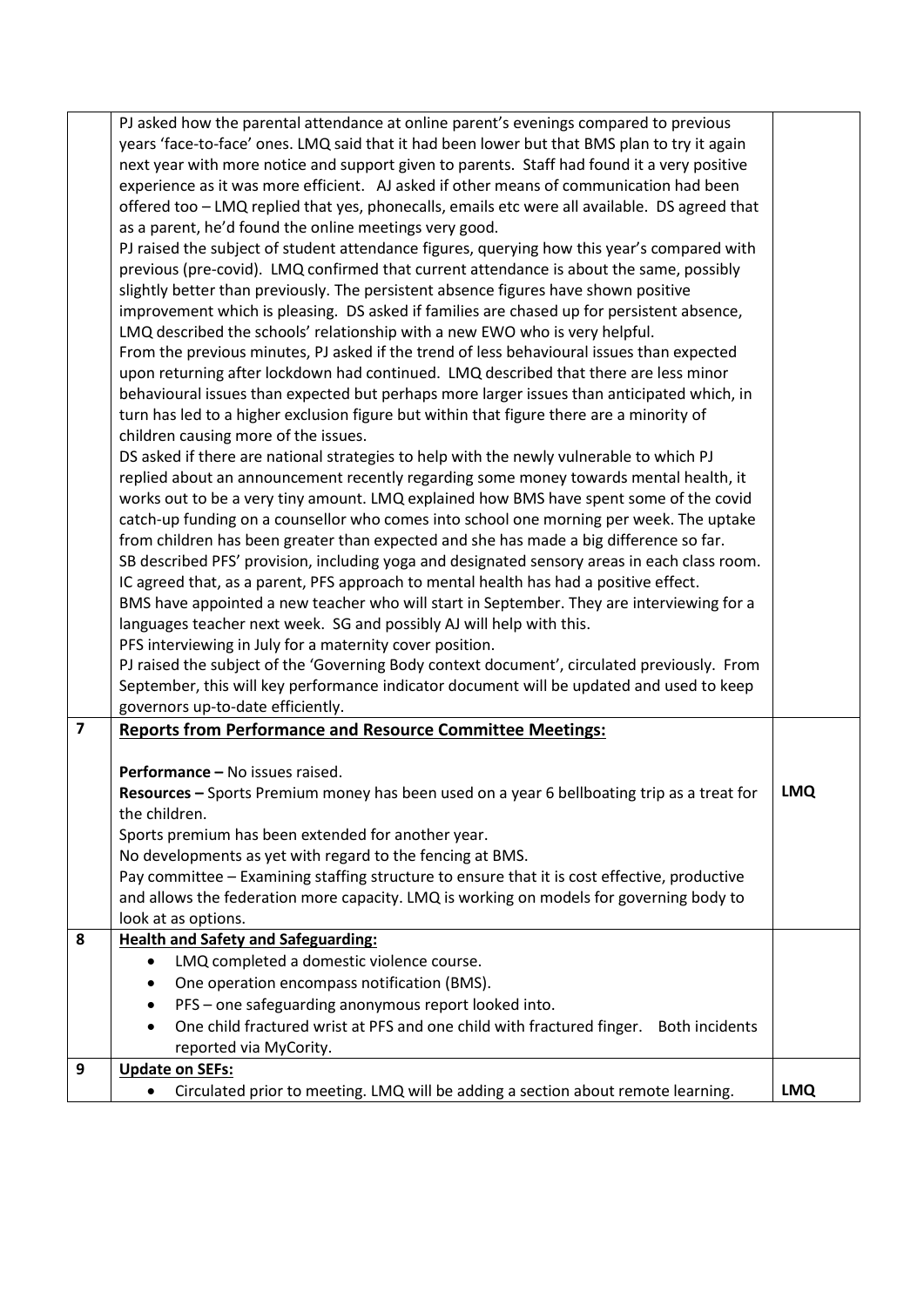| 10 | <b>Update of Federation Development Plan:</b>                                                                                                                                            |            |
|----|------------------------------------------------------------------------------------------------------------------------------------------------------------------------------------------|------------|
|    | LMQ stated that decreasing the gap between PP and non-PP is a great priority as                                                                                                          |            |
|    | well as mental wellbeing, the improvement of teaching for all and attendance.                                                                                                            |            |
|    |                                                                                                                                                                                          |            |
| 11 | <b>Governor Visits and Monitoring:</b>                                                                                                                                                   |            |
|    |                                                                                                                                                                                          |            |
|    | Not able to visit in person currently but regular updates via email. Both school                                                                                                         |            |
|    | leaders are happy for governors to contact them directly should they wish and zoom                                                                                                       |            |
|    | calls can be arranged for staff and governors to meet. LMQ said that the acting                                                                                                          |            |
|    | deputy heads are all very keen to work with the governors.                                                                                                                               |            |
|    |                                                                                                                                                                                          |            |
|    |                                                                                                                                                                                          |            |
|    |                                                                                                                                                                                          |            |
|    | Governor Training - review & monitor                                                                                                                                                     | <b>ALL</b> |
|    | NGA audit sent out by PJ. Governors asked to complete and return this by the end<br>$\bullet$<br>of August as it is a great help in identifying skill sets and potential gaps, therefore |            |
| 12 | assisting with the recruitment of new governors.                                                                                                                                         |            |
|    | A bespoke training list has also been circulated.<br>$\bullet$                                                                                                                           |            |
|    | LMQ and PJ attended a briefing on federation and academisation.<br>$\bullet$                                                                                                             |            |
|    | AJ completed a safeguarding course via work.                                                                                                                                             |            |
|    |                                                                                                                                                                                          |            |
|    |                                                                                                                                                                                          |            |
| 13 | Policies update:                                                                                                                                                                         |            |
|    | Medical conditions and Intimate care have been updated.                                                                                                                                  |            |
|    | SG has reviewed Designated teacher for LAC and PLAC and Antibullying. Governors<br>$\bullet$                                                                                             |            |
|    | supported SG's review in order to approve the policies.                                                                                                                                  |            |
|    | LMQ to liaise with SG regarding any others needing review by September. Governors                                                                                                        |            |
|    | to have them shared out between them.                                                                                                                                                    | SG&        |
|    | Cover page to be uniform across all policies.                                                                                                                                            | governors  |
|    |                                                                                                                                                                                          | selected   |
|    |                                                                                                                                                                                          |            |
| 14 | <b>Strategic planning (see confidential minutes):</b>                                                                                                                                    |            |
|    |                                                                                                                                                                                          |            |
|    |                                                                                                                                                                                          |            |
|    |                                                                                                                                                                                          |            |
|    |                                                                                                                                                                                          |            |
|    |                                                                                                                                                                                          |            |
|    |                                                                                                                                                                                          |            |
|    |                                                                                                                                                                                          |            |
|    |                                                                                                                                                                                          |            |